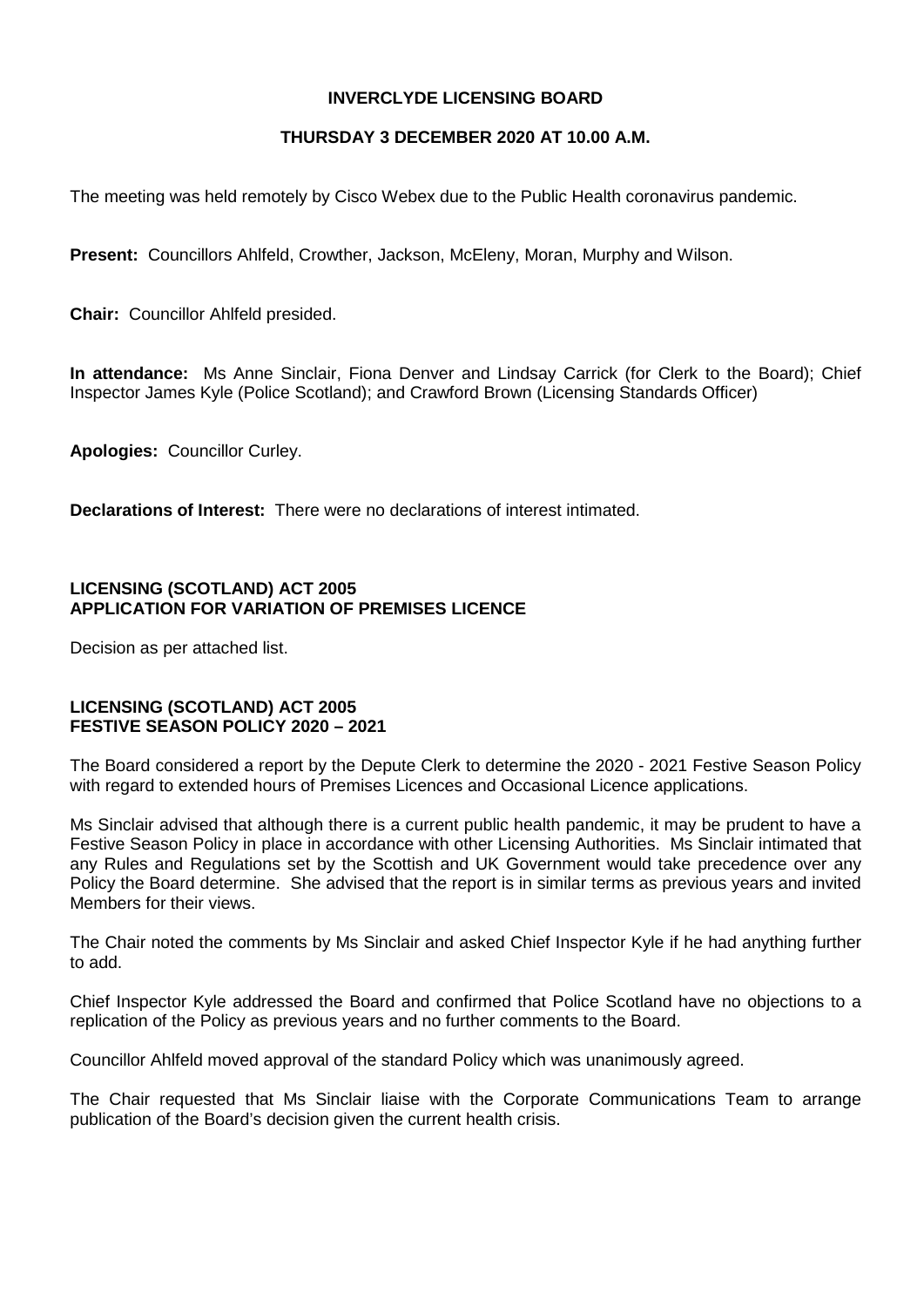## INVERCLYDE LICENSING BOARD – 3 DECEMBER 2020

## LICENSING (SCOTLAND) ACT 2005

## (1) APPLICATION FOR VARIATION OF PREMISES LICENCE

| No | Applicant                       | Premises                                                          | <b>Variation Details</b>                                                                                                                                                                                                                                                                                                                                                                                                                                     | Decision       |
|----|---------------------------------|-------------------------------------------------------------------|--------------------------------------------------------------------------------------------------------------------------------------------------------------------------------------------------------------------------------------------------------------------------------------------------------------------------------------------------------------------------------------------------------------------------------------------------------------|----------------|
| 1. | Wm Morrison Supermarkets<br>PLC | <b>Morrisons</b><br>Rue End Street / Dellingburn<br><b>Street</b> | Amend information on operating plan for activities to be provided<br>on the premises to:-                                                                                                                                                                                                                                                                                                                                                                    | <b>GRANTED</b> |
|    |                                 | Greenock                                                          | "Products other than alcohol will be sold and ancillary consumer<br>services provided at any time subject to customer demand and<br>other statutory consents where required.<br>The premises licence holder may offer occasional free samples /<br>tastings of alcohol products to its customers over 18 within the<br>alcohol display area during core licensed hours."                                                                                     |                |
|    |                                 |                                                                   | <b>Existing</b><br>Products other than alcohol will be sold and ancillary consumer<br>services provided during all or part of the period between 6.00<br>a.m. and 12 Midnight each day subject to customer demand and<br>other statutory consents where required.<br>The premises licence holder may offer occasional free samples /<br>tastings of alcohol products to its customers over 18 within the<br>alcohol display area during core licensed hours. |                |

Mr Richard Taylor, Messrs Gosschalks, was present representing the applicant together with Ms Kelly Nichols, National Licensing Manager, Morrisons Stores.

Ms Sinclair advised that there are no objections or representations to the application.

Mr Taylor addressed the Board on the requirements of the application in order to provide flexibility to the store to open 24 hours if they wish to do so. Mr Taylor confirmed that this refers to the main store opening hours and that the Core Licensing Hours are unchanged in terms of the Licensing (Scotland) Act 2005.

After discussion, Councillor Ahlfeld moved grant of the application which was unanimously agreed.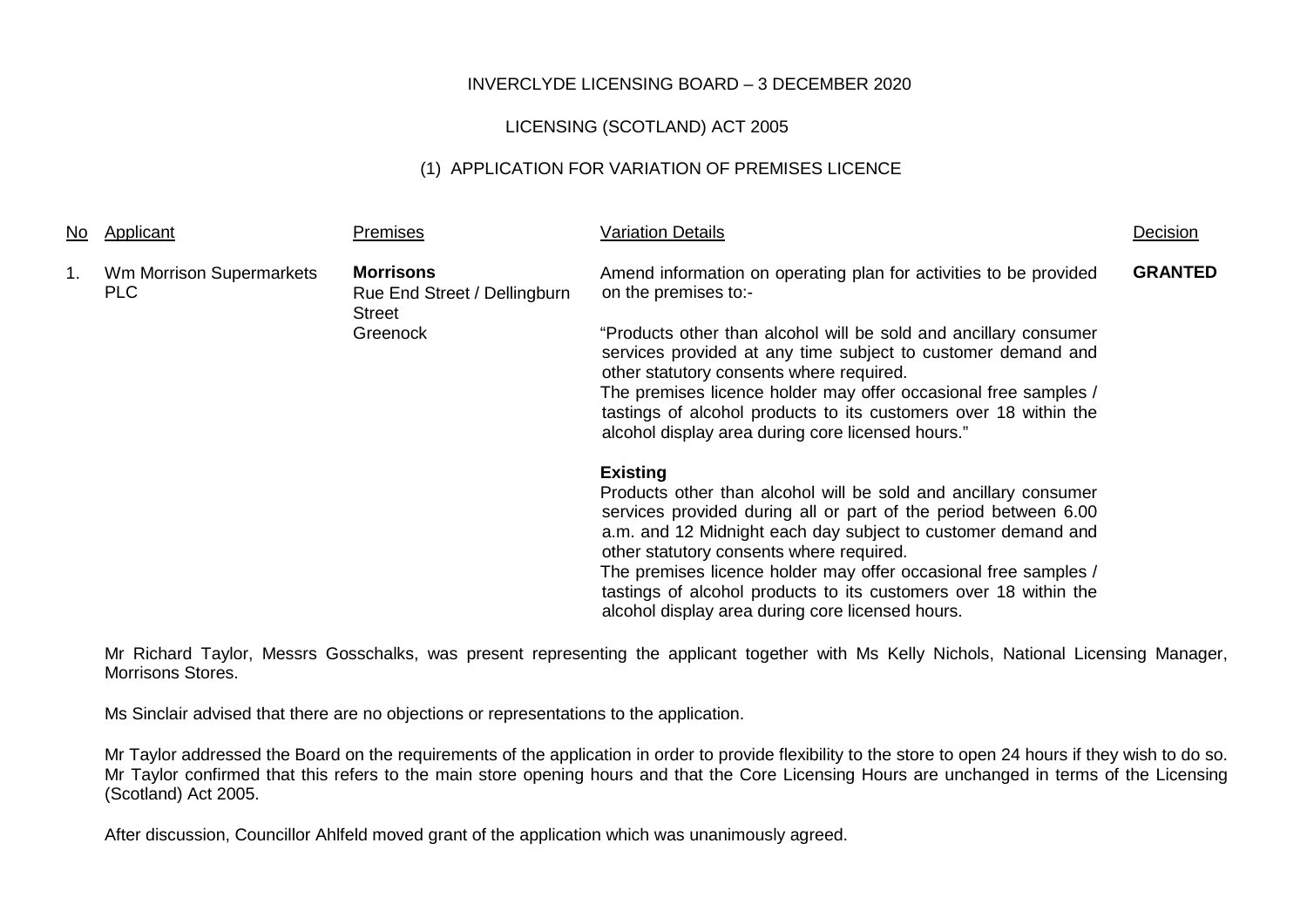| No. | Applicant                | <b>Premises</b>                                         | <b>Variation Details</b>                                 |                                                                      | Decision       |
|-----|--------------------------|---------------------------------------------------------|----------------------------------------------------------|----------------------------------------------------------------------|----------------|
| 2.  | Rankin Park Bowling Club | <b>Rankin Park Bowling Club</b><br><b>Inverkip Road</b> | Increase Winter Season On Sales Core Licensing Hours to: |                                                                      | <b>GRANTED</b> |
|     |                          | Greenock                                                | Monday - Thursday                                        | Closed                                                               |                |
|     |                          |                                                         | Friday                                                   | $7.00$ p.m. $-1.00$ a.m.                                             |                |
|     |                          |                                                         | Saturday                                                 | $2.00$ p.m. $-1.00$ a.m.                                             |                |
|     |                          |                                                         | Sunday                                                   | 1.00 p.m. $-$ 11.00 p.m.                                             |                |
|     |                          |                                                         | <b>Existing</b>                                          |                                                                      |                |
|     |                          |                                                         |                                                          | Winter Season (First Saturday in October to First Saturday in April) |                |
|     |                          |                                                         | Monday - Wednesday                                       | Closed                                                               |                |
|     |                          |                                                         | Thursday                                                 | 7.00 p.m. $-$ 11.00 p.m.                                             |                |
|     |                          |                                                         | Friday                                                   | Closed                                                               |                |
|     |                          |                                                         | Saturday                                                 | $7.00$ p.m. $-1.00$ a.m.                                             |                |
|     |                          |                                                         | Sunday                                                   | 1.00 p.m. $-$ 11.00 p.m.                                             |                |
|     |                          |                                                         | <b>Summer Season</b>                                     |                                                                      |                |
|     |                          |                                                         | Monday - Thursday                                        | 6.00 p.m. $-11.00$ p.m.                                              |                |
|     |                          |                                                         | Friday                                                   | 6.00 p.m. $-1.00$ a.m.                                               |                |
|     |                          |                                                         | Saturday                                                 | 10.00 $a.m. - 1.00 a.m.$                                             |                |
|     |                          |                                                         | Sunday                                                   | 10.00 a.m. $-$ 11.00 p.m.                                            |                |

Mr Ernest McElwee, Treasurer was present representing the Club.

Ms Sinclair advised that there are no objections or representations to the application.

Mr McElwee addressed the Board providing information on the Club's request to amend their winter licensing hours

Chief Inspector Kyle had no additional comments to make and confirmed that Police Scotland have no objections to the application.

Councillor Ahlfeld moved grant of the application which was unanimously agreed.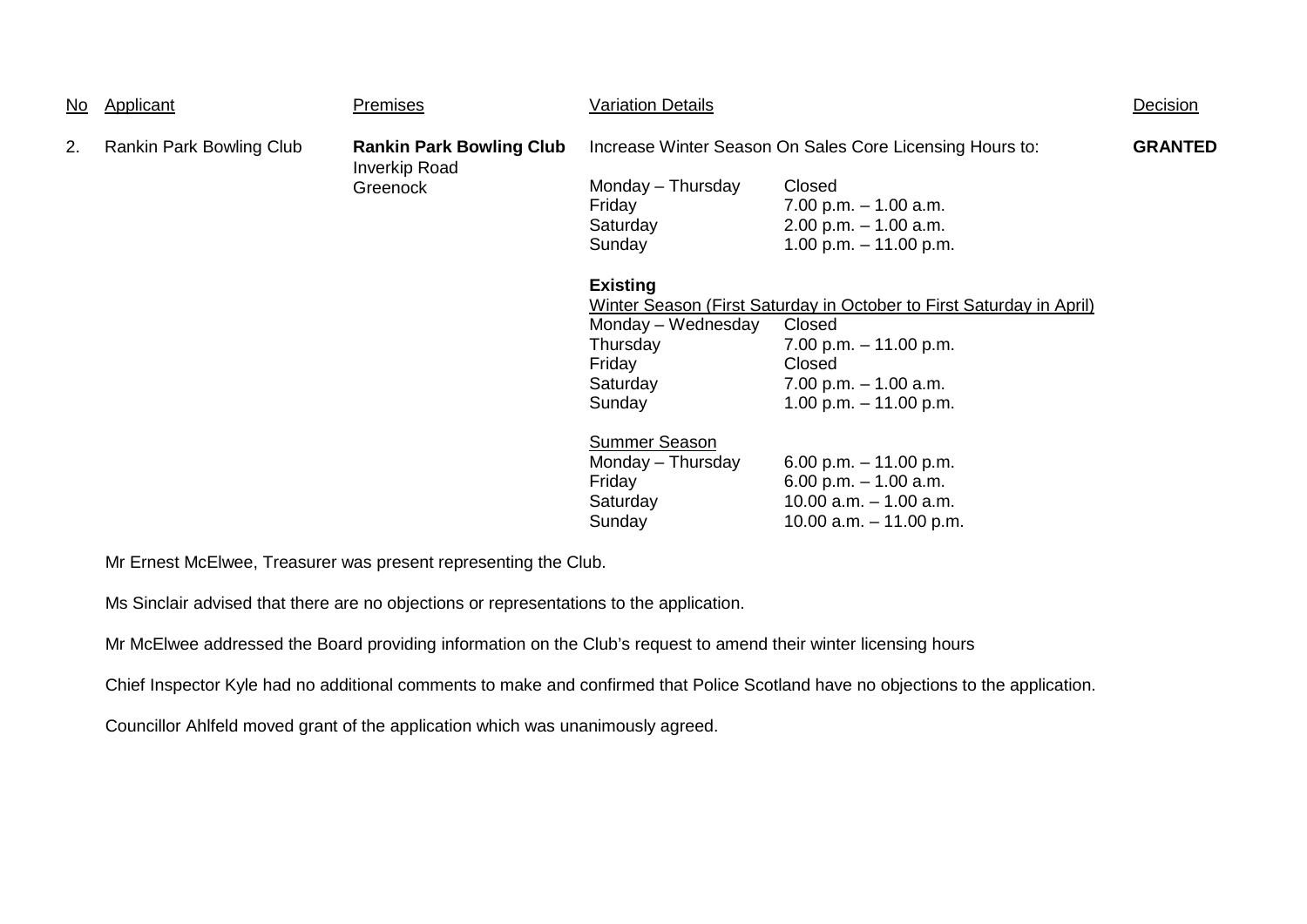| <u>No</u> | Applicant                                                                                        | <b>Premises</b> | <b>Variation Details</b>                                                                                   |                                                                                                                                     |                                                                                                                    | Decision       |
|-----------|--------------------------------------------------------------------------------------------------|-----------------|------------------------------------------------------------------------------------------------------------|-------------------------------------------------------------------------------------------------------------------------------------|--------------------------------------------------------------------------------------------------------------------|----------------|
| 3.        | Lapwine Limited<br><b>Industry</b><br>(previously McGeoch's)<br>208 Dalrymple Street<br>Greenock |                 | (a)                                                                                                        | Amend description of premises to:-                                                                                                  |                                                                                                                    | <b>GRANTED</b> |
|           |                                                                                                  |                 | Public House premises situated within a single storey<br>building within the town centre area of Greenock. |                                                                                                                                     |                                                                                                                    |                |
|           |                                                                                                  |                 | <b>Existing</b><br>within the town centre area of Greenock.                                                | Nightclub premises situated within a single storey building                                                                         |                                                                                                                    |                |
|           |                                                                                                  | (b)             | Amend Core Licensing Hours to:-                                                                            |                                                                                                                                     | <b>GRANTED</b>                                                                                                     |                |
|           |                                                                                                  |                 |                                                                                                            | On Sales<br>Monday - Wednesday<br>Thursday<br>Friday & Saturday<br>Sunday<br><b>Off Sales</b><br>N/A<br><b>Existing</b><br>On Sales | 11.00 $a.m. - 12$ Midnight<br>11.00 $a.m. - 1.00$ $a.m.$<br>11.00 $a.m. - 1.30$ $a.m.$<br>12.15 p.m. - 12 Midnight |                |
|           |                                                                                                  |                 |                                                                                                            | Monday - Thursday                                                                                                                   | $8.00$ p.m. $-1.00$ a.m.                                                                                           |                |
|           |                                                                                                  |                 |                                                                                                            | Friday & Saturday<br>Sunday                                                                                                         | 7.00 p.m. $- 2.00$ a.m.<br>$7.00$ p.m. $-1.00$ a.m.                                                                |                |
|           |                                                                                                  |                 |                                                                                                            | <b>Functions Only</b>                                                                                                               |                                                                                                                    |                |
|           |                                                                                                  |                 |                                                                                                            | Monday - Saturday                                                                                                                   | 11.00 a.m. $-$ 10.00 p.m.                                                                                          |                |
|           |                                                                                                  |                 |                                                                                                            | Sunday                                                                                                                              | 12.15 p.m. $-$ 10.00 p.m.                                                                                          |                |
|           |                                                                                                  |                 |                                                                                                            | (Premises re-open to public 11.00 p.m.)                                                                                             |                                                                                                                    |                |
|           |                                                                                                  |                 |                                                                                                            | <b>Off Sales</b><br>N/A                                                                                                             |                                                                                                                    |                |
|           |                                                                                                  |                 |                                                                                                            |                                                                                                                                     |                                                                                                                    |                |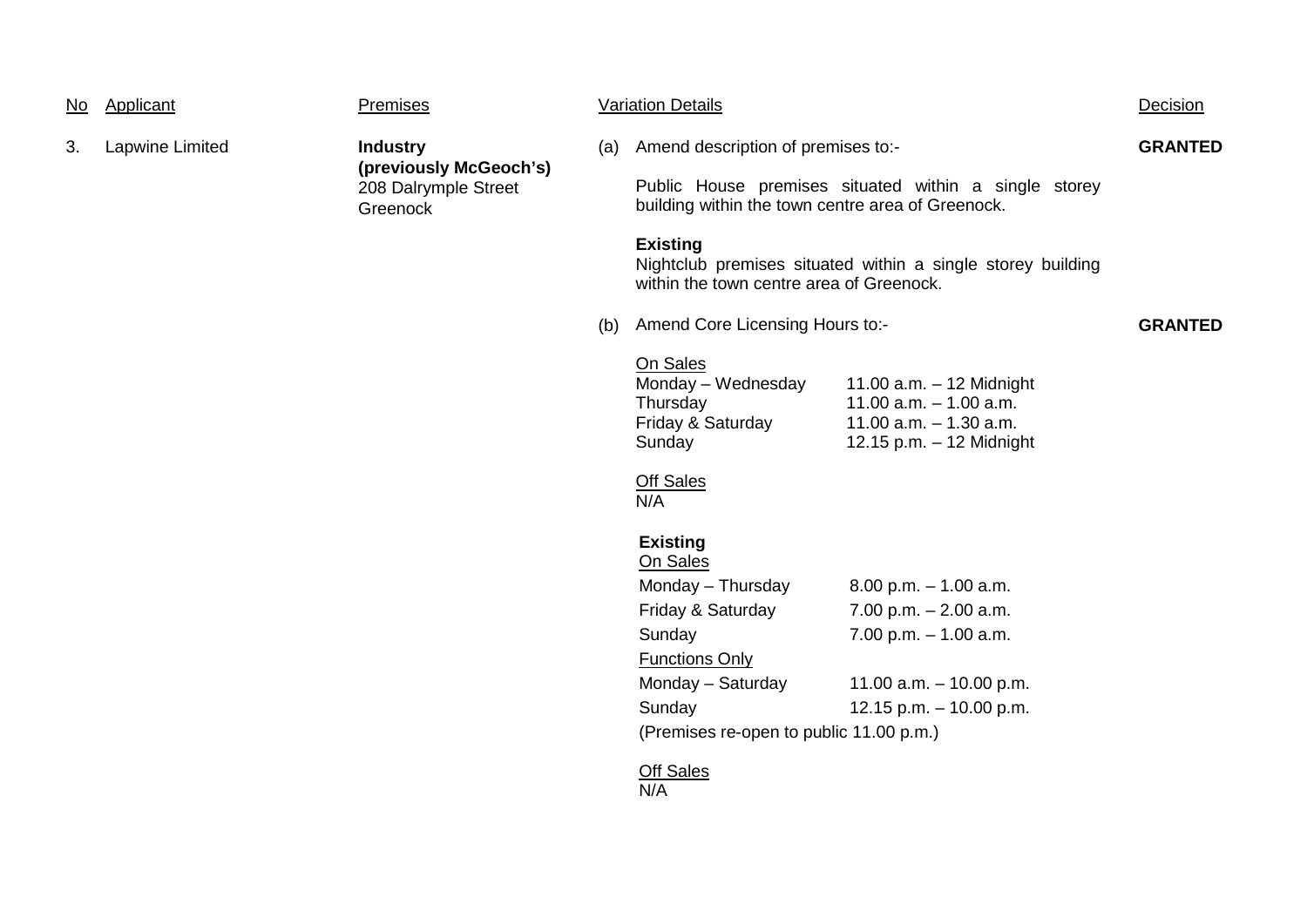| No Applicant | Premises                                                                      |     | <b>Variation Details</b>                                                                                                                                                                                                                                                                                                                                                                                                                                                                                                                                                                                       | Decision       |
|--------------|-------------------------------------------------------------------------------|-----|----------------------------------------------------------------------------------------------------------------------------------------------------------------------------------------------------------------------------------------------------------------------------------------------------------------------------------------------------------------------------------------------------------------------------------------------------------------------------------------------------------------------------------------------------------------------------------------------------------------|----------------|
|              | <b>Industry</b><br>(previously McGeoch's)<br>208 Dalrymple Street<br>Greenock | (c) | Activities to be provided on the premises:-<br><b>During Core Licensing Hours</b><br>Bar meals; Receptions including weddings, funerals,<br>birthdays, retirements etc.; Club or other group meetings<br>etc.; Recorded music; Live performances; Dance facilities,<br>Gaming; Indoor/Outdoor sports; and Televised sport.<br>(Tick Box – Yes)<br><b>Outwith Core Licensing Hours</b><br>Recorded music; Live performances; and Dance facilities.<br>(Tick Box - Yes)<br>Further information provided:-<br>Entertainment includes quiz nights, karaoke, singing<br>competitions, functions, parties, DJ music. | <b>GRANTED</b> |
|              |                                                                               |     | <b>Existing</b><br>During and Outwith Core Licensing Hours<br>As above – no amendments<br>Further information provided:-<br>Bar meals facility is provided only for the purposes of<br>catering at functions, for the avoidance of doubt, no food is<br>to be served to the general public.                                                                                                                                                                                                                                                                                                                    |                |

Entertainment includes quiz nights, karaoke, singing competitions, functions, parties, DJ music.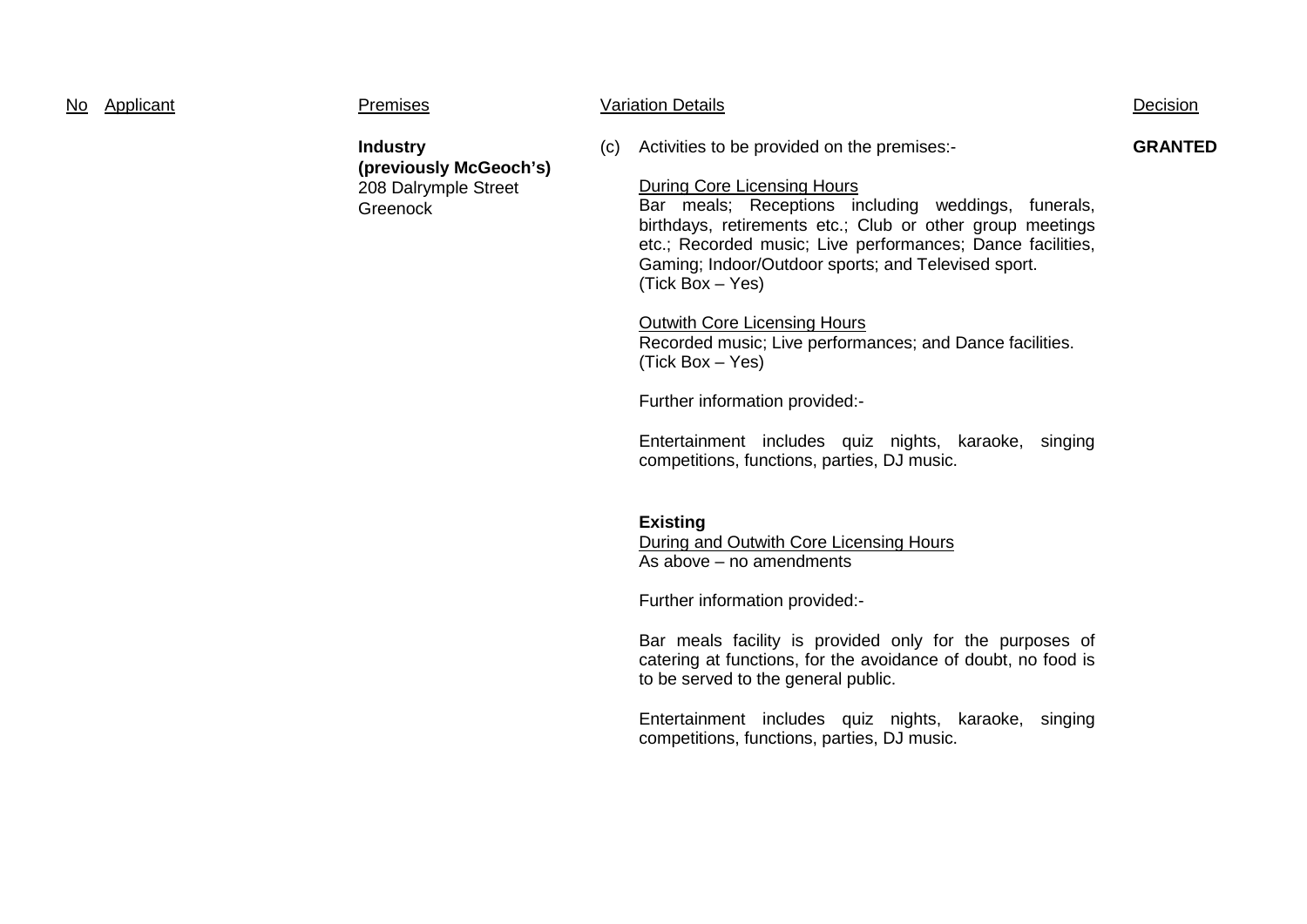#### No Applicant Premises Variation Details Decision

**Industry (previously McGeoch's)** 208 Dalrymple Street Greenock

(d) Children and Young Persons are permitted on the premises as follows:- **GRANTED**

#### Terms

- (i) Children and Young Persons will be allowed entry on the premises when accompanied by an adult.
- (ii) As per Inverclyde Licensing Board's Children and Young Persons in Licensed Premises Conditions.

# Ages

All ages

# Times

As per Inverclyde Licensing Board's Children and Young Persons in Licensed Premises Conditions.

# Parts

Whole Premises except the area immediately in front of the servery bar.

# **Existing**

# Terms

- (i) Children and Young Persons will be allowed entry on the premises when accompanied by an adult.
- (ii) Children and Young Persons are permitted to family functions only.

# Ages

All ages

# Times

Children and Young Persons are permitted up to 10.00 p.m.

# Parts

Whole Premises except the area immediately in front of the servery bar.